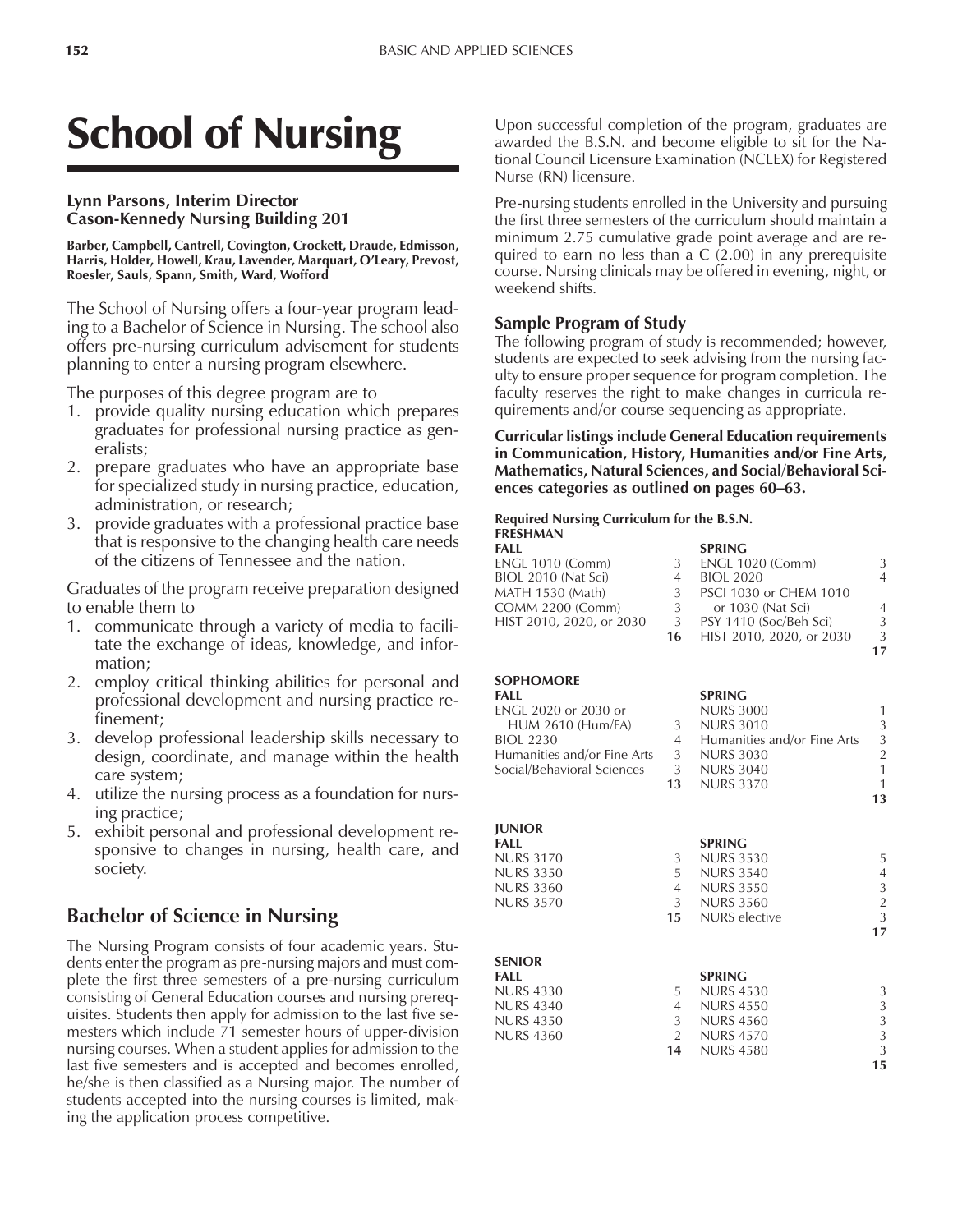#### **Special Provisions for Licensed Two-Year and Hospital Diploma Graduates**

Students holding the R.N. license must meet freshman and sophomore requirements. Each registered nurse who has graduated from an NLN-accredited program with an associate degree in nursing or a hospital diploma in nursing will satisfy 38 credit hours of required courses including HLTH 1530. This credit, however, will be held in escrow until the student has matriculated and successfully completed NURS 3010, 3030, 3040, 3111, 3170, 3370, and 3570. Those holding degrees from non-NLN accredited or foreign nursing schools will have to complete proficiency exams in addition to the other junior-level nursing courses before credit is awarded for nursing courses.

#### **Students holding R.N. licensure must complete the following courses: JUNIOR LEVEL**

| <b>NURS 3010</b>    | 3              |  |
|---------------------|----------------|--|
| <b>NURS 3030</b>    | $\overline{2}$ |  |
| <b>NURS 3040</b>    | 1              |  |
| <b>NURS 3111</b>    | 3              |  |
| <b>NURS 3170</b>    | 3              |  |
| <b>NURS 3370</b>    | 3              |  |
| <b>NURS 3570</b>    | 3              |  |
|                     | 18             |  |
| <b>SENIOR LEVEL</b> |                |  |
| <b>NURS 4530</b>    | 3              |  |
| <b>NURS 4560</b>    | 3              |  |
| <b>NURS 4570</b>    | 3              |  |
| <b>NURS 4580</b>    | 3              |  |
| Elective            | 3              |  |
|                     | 15             |  |

*Challenge of 3000-level nursing courses is possible for associate degree and hospital diploma nursing graduates.*

# **Admission and Progression in the Pre-nursing Curriculum**

- 1. Any student formally admitted to the University may pursue the pre-nursing curriculum.
- 2. An information/application form, obtained from the School of Nursing, Cason-Kennedy Nursing Building 201, must be completed and on file in the School of Nursing.
- 3. Pre-nursing students are expected to seek advising from the nursing faculty each semester to ensure that they are following the proper sequence for completion of the prerequisite courses.

# **Admission and Progression in the Upper-division Nursing Curriculum**

- 1. An updated information/application form and a progression to the junior level form must be on file in the School of Nursing.
- 2. Transcript validation of all prerequisite courses must be on file in the MTSU Records Office.
- 3. A **cumulative undergraduate** college grade point average of 2.75 is required for beginning eligibility.
- 4. Applicants must have no grade less than a C (2.00) in any prerequisite and general education course **by the end of summer semester (for these entering in fall semester), or by the end of fall semester (for those entering in spring semester).**
- 5. A standardized exam will be administered to all students desiring to progress to the upper-division nursing courses. Scores from the examination along with the college grade point average will be used to rank candidates for progression to the upper division. The fee for the examination is payable the day of testing.
- 6. Students must attain a minimum grade of C (2.00) in all nursing courses.
- 7. Comprehensive assessment tools and/or standardized exams are administered throughout the curriculum. Expenses associated with these exams are the responsibility of the student, and evaluation methods are incorporated into the course grades.
- 8. Students will be asked to present evidence of physical and/or mental health prior to or at any time during their enrollment in the nursing courses. Students must be physically, emotionally, and cognitively able to meet the criteria required for clinical skills. Students must be able to perform clinical skills without physical or psychological threat to themselves or others. Students who have chronic health problems which are controlled and which do not put themselves or others in danger are eligible to be considered for admission.
- 9. Faculty reserves the right to determine each student's eligibility to participate in clinical rotations based upon satisfactory preparation, meeting School of Nursing and clinical agencyís policies, and performance at a safe level of practice. If any of these are not satisfactory, faculty may give a student an unsatisfactory grade and ask a student to leave the clinical agency for the day.
- 10. Students with infectious diseases will not be permitted to participate in clinical experiences. Causes for clinical absences must be cleared with the instructor and reported to the clinical agency before the clinical experience is to begin. Unexcused absences will be counted as unsatisfactory clinical performance.
- 11. Students will be dismissed from the Nursing major if they a. commit a breach of ethics or gross professional negligence, or
	- b. use mind-altering drugs or alcohol when engaged in any nursing activity in or outside of class, or
	- c. fail to progress due to unsuccessful attainment of requirements. Students who fail to progress may reapply and will be considered for readmission on a competitive basis. **Only one readmission for failure to progress will be allowed.** Students admitted from other nursing programs in which a grade of D (less than 2.00) was made in nursing will not be readmitted.
- 12. If a student fails a nursing course at MTSU, he/she **must** repeat that course at MTSU.
- 13. **Further specific details regarding admission and progression are available in the School of Nursing.**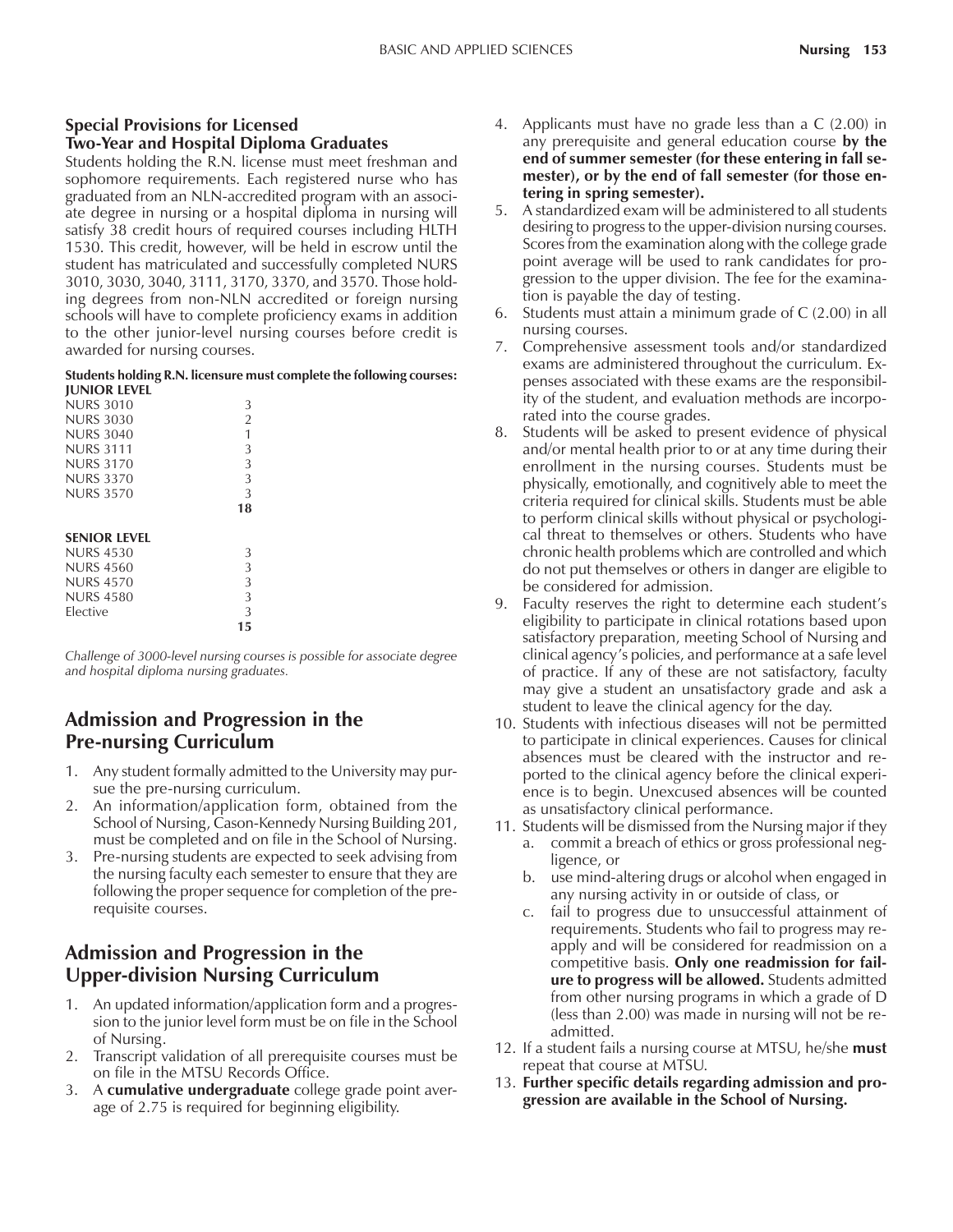# **Accreditation**

The Bachelor of Science in Nursing program holds full approval by the Tennessee Board of Nursing and is accredited by the National League for Nursing, Accrediting Commission, and Commission on Collegiate Nursing Education.

### **Costs**

Nursing students pay the same fees as do all other undergraduate students at the University. These fees are described in detail elsewhere in this catalog. Additional expenses incurred by nursing students include

- 1. the cost of white uniforms, name pin, shoes, hosiery, watch with second hand, and stethoscope (varies with individual choice)
- 2. nursing bag (approximately \$65)
- 3. liability insurance (\$15)
- 4. assessment tools and standardized exams (approximately \$55 per semester.)

# **Pre-nursing Curriculum for Other Nursing Schools**

Students planning to enter other schools of nursing must carefully select their courses according to the pre-nursing curriculum prescribed by the school to which they will apply. Nursing advisors will assist students with their course selections.

# **Courses in Nursing [NURS]**

- **3000 Professionalism in Nursing.** One credit. Exposes the novice nursing student to the profession of nursing. Concept of professionalism explored and related to nursing. Includes a brief historical review of nursing and nursing theories. Professional values, practice standards, and communications with health care professional introduced. Legal implications for nursing explored.
- **3010 Pathophysiology.** Three credits. (Same as BIOL 3340.) Prerequisites: BIOL 2010, 2020, and 2230. Basic mechanisms of disease processes and their role in disrupting normal physiology. Three hours lecture.
- **3030 Health Assessment.** Three credits. Prerequisites: BIOL 2010 and 2020. Corequisite: NURS 3040. Principles and techniques required for the assessment and analysis of data (diagnosis). Normal assessment findings and selected abnormal findings studied. Cultural variations and assessment variations across the lifespan explored.
- **3040 Health Assessment Laboratory.** One credit. Prerequisites: BIOL 2010 and 2020. Corequisite: NURS 3030. Opportunity to practice the basic principles and techniques required for the assessment and analysis of data (diagnosis). Normal assessment findings in the adult as well as selected abnormal findings studied. Cultural variations and assessment variations across the lifespan explored. Three clock hours per week.
- **3110 Concepts of Nurse Agency.** Two credits. Prerequisites: Admission to upper-level nursing and completion of majority of lowerdivision required courses. Philosophy and objectives of the program, Self-Care Deficit Theory, and other concepts and theories relevant to nurse agency. Two hours lecture.
- **3111 Professional Role Development.** Three credits. Socializes the returning R.N. into the role of a baccalaureate nurse. Professionalism in nursing, role transition, history of nursing education, and issues pertinent to returning adult learners.
- **3130 Health Assessment for Nurse Agency.** Two credits. Prerequisites: BIOL 2230, 3130, 3140, and 3340. Corequisite: NURS 3140. Physical and psychosocial assessment skills developed to provide a basis for reorganizing and meeting client self-care deficits. Two hours lecture.
- **3140 Health Assessment Clinical.** One credit. Prerequisites: BIOL 2230, 3130, 3140, and 3340. Corequisite: NURS 3130. Practice in physical and psychosocial assessment. Two hours laboratory.
- **3150 Self-Care Assistance.** Five credits. Prerequisites: Admission to the upper-division nursing program and completion of the lowerdivision required courses. Knowledge and skills necessary to apply Self-Care Deficit Theory. Five hours of lecture.
- **3160 Assistance Clinical.** Five credits. Prerequisite: Admission to upper-division nursing. Corequisite: NURS 3150. Self-Care Deficit Theory applied in clinical settings. Ten hours laboratory.
- **3170 Pharmacological Requisites for Nurse Agency.** Three credits. Prerequisites: General Education Natural Science; BIOL 2230, 2010, 2020; NURS 3010. Knowledge and responsibility necessary for the assessment and monitoring of clients receiving pharma-cotherapeutics.
- **3230 Developmental Promotion in Childbearing.** Three credits. Prerequisites: NURS 3110, 3130, 3140, 3150, 3160, and 3170. Corequisite: 3240. Concepts of the family as a societal unit emphasizing the childbearing function. Stresses nurse agency assistance with developmental tasks and crisis intervention from preconception through the late postpartum period. Three hours lecture.
- **3240 Childbearing Clinical.** Three credits. Prerequisites: NURS 3110, 3130, 3140, 3150, 3160, and 3170. Corequisite: 3230. Care of clients from the prenatal through the postpartum period in clinical settings. Six hours laboratory.
- **3250 Mental Health Requisite Care.** Three credits. Prerequisites: NURS 3110, 3130, 3140, 3150, 3160, and 3170. Corequisite: NURS 3260. Nurse agency in the promotion of mental health and the care of clients with acute and chronic mental health deficits. Three hours lecture.
- **3260 Mental Health Clinical.** Three credits. Prerequisites: NURS 3110, 3130, 3140, 3150, 3160, and 3170. Corequisite: NURS 3250. Care of clients with acute and chronic mental health deficits in the clinical setting. Six hours laboratory.
- **3270 Educative/Supportive Health Care.** Four credits. Prerequisites: NURS 3110, 3130, 3140, 3150, 3160, and 3170. Corequisite: NURS 3280. Incorporates concepts from nursing and public health to emphasize the role of nurse agency in primary care settings with an orientation toward individuals, families, groups, and communities. Four hours lecture.
- **3280 Educative Clinical.** Three credits. Prerequisites: NURS 3110, 3130, 3140, 3150, 3160, and 3170. Corequisite: NURS 3270. Nurse agency support of individuals, families, groups, and communities in a variety of settings. Six hours laboratory.
- **3350 Introduction to Nursing Practice.** Five credits. Prerequisites: NURS 3010, 3030, 3040, and 3370. Prerequisite or corequisites: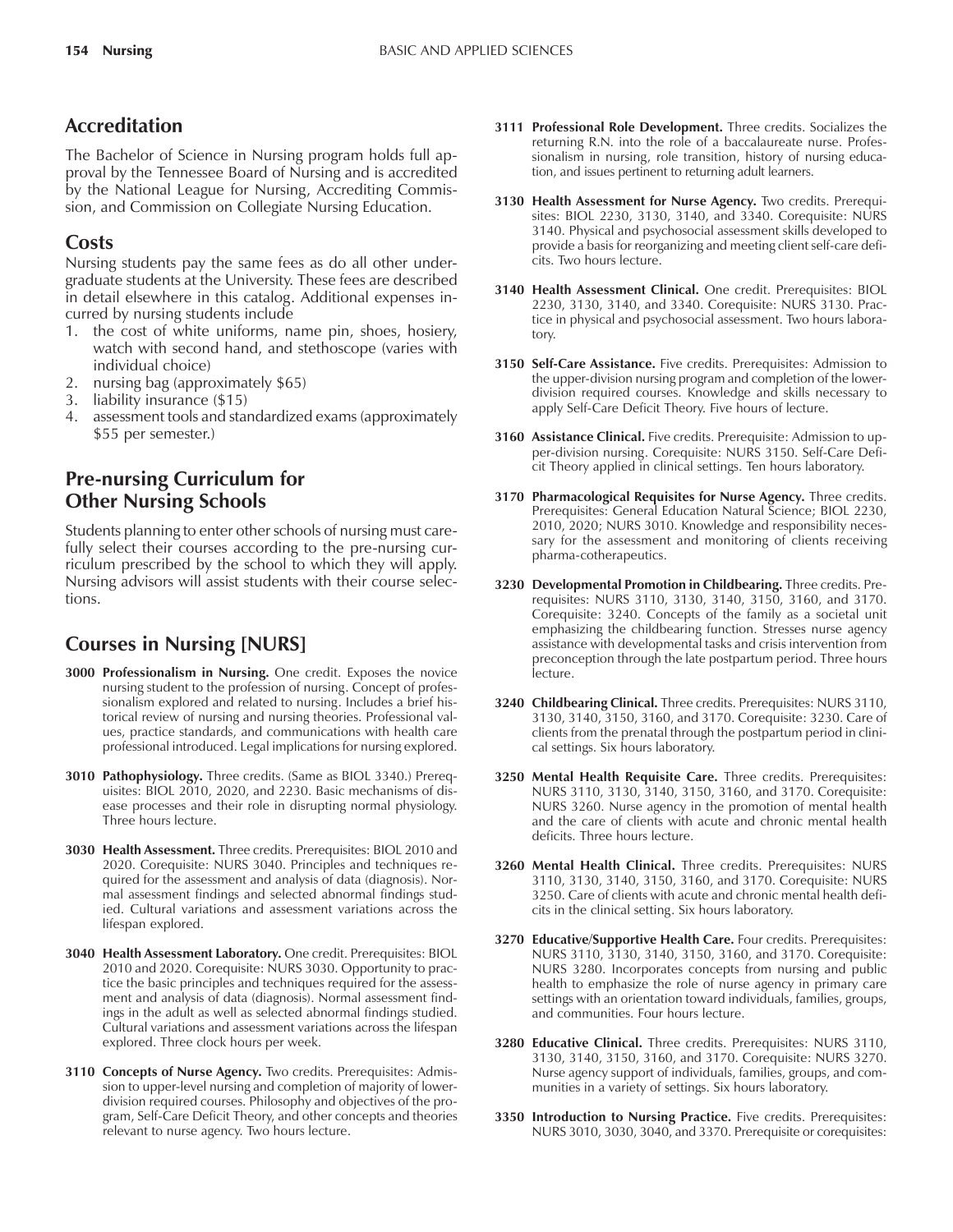NURS 3170 and 3570. Introduces nursing care concepts necessary to support basic care of clients across the lifespan; foundation for subsequent nursing courses.

- 3360 Introduction to Nursing Practice-Clinical. Four credits. Prerequisites: NURS 3010, 3030, 3040, and 3370. Corequisite: NURS 3350. Nursing practice applied in laboratory and clinical settings. Twelve clock hours per week.
- **3370 Health and Gerontology.** Three credits. Focuses on the normal aging process and related health care issues from an interdisciplinary perspective. Incorporates concepts of health promotion, prevention, and adaptation for those who are aging and their families.
- **3530 Caring for Adult Clients I.** Five credits. Prerequisites: NURS 3350 and 3360. Corequisite: NURS 3540. Professional nursing care in a variety of settings for the adult client with simple and chronic health problems.
- 3540 Caring for Adult Clients I-Clinical. Four credits. Prerequisite or corequisite: NURS 3530. Applying the nursing process in a clinical setting with the adult client experiencing acute and chronic health deviations. Twelve clock hours per week.
- **3550 Caring for the Childbearing Family.** Three credits. Prerequisites: NURS 3350 and 3360. Corequisite: NURS 3560. Incorporates the nursing process and critical thinking skills into the professional nursing care of the childbearing female and the family. Focuses on health promotion, prevention, and adaptation for the childbearing client.
- **3560 Caring for the Childbearing Family-Clinical.** Two credits. Prerequisites: NURS 3350 and 3360. Corequisite: NURS 3550. Nursing process for applying the clinical application and principles of nursing and family theory to childbearing families. Focuses on health promotion, prevention, and adaptation for childbearing families.
- **3570 Health Care Research.** Three credits. Prerequisites: NURS 3350 and 3360; MATH 1530; or permission of the director of the School of Nursing. Utilizes systematic inquiry and analysis by reinforcing the problem-solving method. Utilization of research in the improvement of health care practice to affect positive client outcomes examined. Attention given to a thorough search and critique of current research literature related to a problem area selected by the student.
- **4005 Independent Health Care Study.** One to three credits. Prerequisites: Admission to the upper division of the nursing program and permission of instructor. Allows the student to pursue individual interests in nursing by contracting with an instructor and documenting the plan of learning as well as its fulfillment. One to three lectures or two to six laboratory hours.
- **4035 Special Topics in Nursing.** Three credits. Explores selected nursing topics in depth. Specified topic offered each semester according to student interest and faculty availability.
- **4055 Informatics for the Health Care Professional.** Three credits. Theoretical foundations of informatics for health care professionals. Examines information technology and tools on the Internet. Emphasis on impact of automated data management through information systems in health care.
- **4130 Health Deviation Requisite Care.** Six credits. Prerequisites: NURS 3230, 3240, 3250, 3260, 3270, and 3280. Corequisite:

NURS 4140. The nursing process in the care of the adult client with physical self-care deficits in acute and long-term care settings. Six hours lecture.

- **4140 Health Deviation Clinical.** Three credits. Prerequisites: NURS 3130, 3240, 3250, 3260, 3270, and 3280. The nursing process applied in the clinical setting to clients with physical self-care deficits. Six hours laboratory.
- **4150 Developmental Assistance in Childrearing.** Three credits. Prerequisites: NURS 3130, 3240, 3250, 3270, and 3280. Corequisite: NURS 4160. Unique body of knowledge and skills essential to the delivery of safe, comprehensive care to children, adolescents, and their families when deleterious factors threaten to interrupt development. Three hours lecture.
- **4160 Childrearing Clinical.** Three credits. Prerequisites: NURS 3130, 3240, 3250, 3270, and 3280. Corequisite: NURS 4150. Care of children, adolescents, and their families in various settings. Six hours laboratory.
- **4210 Health Care Research.** Three credits. Prerequisites: MATH 1530 and CSCI 1000 or permission of instructor. The research process in developing a research proposal for a student-identified problem in the health care delivery system. Discussion and critique of related research findings and research proposals of peers. Three hours lecture.
- **4230 Compensatory Health Care.** Four credits. Prerequisites: NURS 4130, 4140, 4150, and 4160. Knowledge base for working with critically and terminally ill clients requiring wholly compensatory care. Legal and ethical considerations arising in critical care settings are explored and professional responsibilities are refined. Four hours lecture.
- **4240 Compensatory Clinical.** Three credits. Prerequisites: NURS 4130, 4140, 4150, and 4160. Corequisite: NURS 4230. Clinical course taken concurrently with NURS 4230. Provides clinical experience in critical care areas and with clients requiring wholly compensatory care. Requires nine (eight hour) days in hospital plus simulated labs.
- **4250 Leadership in Nursing Systems.** Four credits. Prerequisites: NURS 4130, 4140, 4150, and 4160. Concepts of leadership applied to the practice of nurse agency. Technical, administrative, and human relations skills are identified for the purpose of adjusting the goals of a group. Four hours lecture.
- **4260 Management of Nursing Systems.** Three credits. Prerequisites: NURS 4130, 4140, 4150, and 4160. Corequisite: NURS 4035. Clinical course taken concurrently or after NURS 4035. Provides independence in management of nursing systems in various health care institutions. Requires eleven (eight-hour) days in hospital plus simulated labs.
- 4330 Caring for Adult Clients II. Five credits. Prerequisites: NURS 3530 and 3540. Corequisite: NURS 4340. Incorporates the nursing process and critical thinking skills into the professional nursing care of the adult client experiencing complex, multi-system illness, failure, and trauma. Opportunities for the nursing student to combine acquired knowledge from previous nursing courses and courses from other disciplines with new phenomena encountered in a variety of high acuity care settings.
- **4340 Caring for Adult Clients II-Clinical.** Four credits. Prerequisites: NURS 3530 and 3540. Corequisite: NURS 4330. Opportunity for nursing students to integrate didactic and empirical knowl-